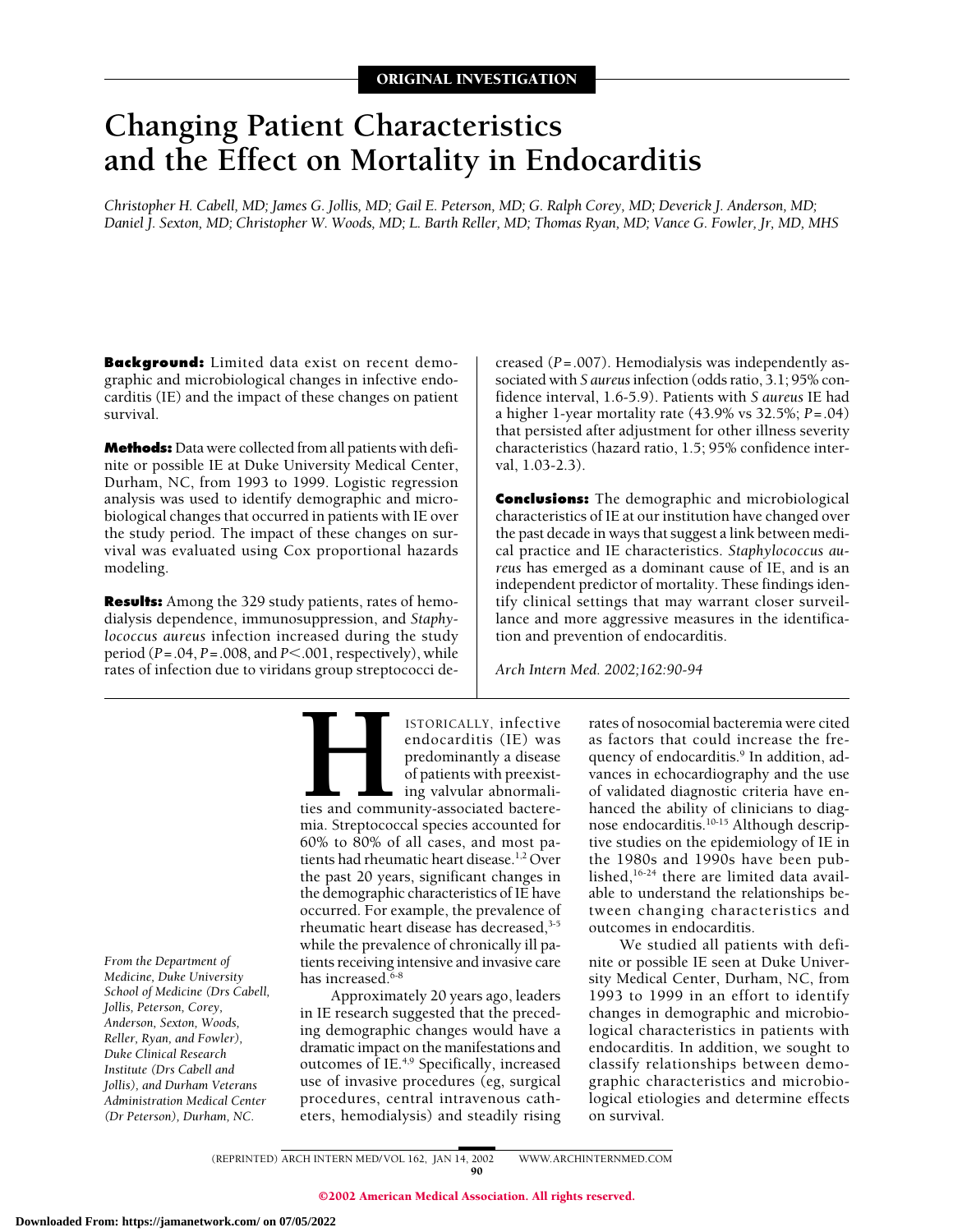# *PATIENTS AND METHODS*

#### **PATIENT SELECTION**

The study received institutional review board approval. Patients were identified in 3 ways: (1) a member of the endocarditis service screened patients admitted to Duke University Medical Center between January 1, 1993, and December 31, 1999, and who underwent an echocardiogram for evaluation of suspected IE; (2) referral to the infectious disease service for the evaluation of IE; and (3) referral to the cardiology service for evaluation of IE. To preserve the statistical assumption of independence of observations, only the initial episode of endocarditis for each patient was included in the study. All patients with definite or possible IE as determined by the Duke criteria10 were enrolled in this study. Data were collected from each patient's medical record and clinical course. Immune suppression was defined as having received more than 30 days of systemic corticosteroid therapy  $(\geq 10 \text{ mg/d of})$ prednisone or equivalent drug) or other immunosuppressive therapy (eg, organ transplantation or cancer chemotherapy).

#### **ECHOCARDIOGRAPHIC ASSESSMENT**

Transthoracic echocardiography (TTE) and transesophageal echocardiography (TEE) were performed as previously described.<sup>25,26</sup> Images for TTE and TEE were recorded on 1⁄2-in super VHS (vertical helix scan) videotape and in digital loop display format (EchoNet; Heartlab Inc, Westerly, RI, or EnConcert; Agilent Technologies Inc, Andover, Mass). A cardiologist member of the endocarditis team, specifically trained in echocardiography, interpreted echocardiograms for research purposes. The cardiologist interpreting echocardiograms was not part of the clinical care team and was blinded to clinical information for each patient. Echocardiographic findings of IE such as vegetations, oscillation, myocardial abscess, and prosthetic valve dehiscence were defined as previously described.<sup>10,25,26</sup>

#### **MICROBIOLOGICAL ASSESSMENT**

All blood cultures received from patients enrolled in this study were routinely processed in the clinical microbiology laboratory and incubated in an automated monitoring system for a minimum of 5 days. Duration of incubation was extended (up to 14 days) when requested by the clinical team. Identification of gram-positive organisms and yeasts was performed using standard microbiological methods. Most gram-negative organisms were evaluated using an automated identification system (MicroScan Walkaway; Dade MicroScan, Inc, West Sacramento, Calif).

#### **FOLLOW-UP**

Survival data were obtained on all patients by assessing the medical record to determine dates of clinic visits, admissions, and deaths at Duke Medical Center. To determine survival after hospitalization, a national death index search was performed for those patients without documentation of death in the hospital system.

#### **STATISTICAL ANALYSES**

Descriptive statistics are presented as percentages for discrete variables. Continuous variables are presented as mean±SD. Discrete variables were compared with the  $\chi^2$ test. Logistic regression was used to determine independent predictors of *Staphylococcus aureus* infection as well as the relationship between a later year of diagnosis and a particular characteristic. Independent predictors of mortality were determined with Cox proportional hazards models. A 2-sided *P* value of less than .05 was considered significant for all statistical tests. All statistical analyses were done with the use of the Statistical Analysis System, version 6.1 (SAS Institute Inc, Cary, NC).

#### RESULTS

#### **DEMOGRAPHIC CHARACTERISTICS**

During the study period, 1855 patients were screened; 375 patients met criteria for definite or possible IE and were entered into the endocarditis database. Forty patients had multiple episodes of IE (2 episodes in 36 patients, 3 episodes in 3 patients, and 5 episodes in 1 patient). Only the first episode of IE was used for these 40 patients. Of the 329 patients enrolled in this study, 185 (56.2%) had definite IE (**Table 1**). The mean age was 57 years and the malefemale ratio was 1.2:1. Diabetes and hemodialysis were more common than intravenous drug abuse and human immunodeficiency virus infection. Sixty-three percent of patients were transferred from outside facilities.

# **ORGANISM FREQUENCIES**

Forty percent (132/329) of the patients were infected with *S aureus* (Table 1). Of these 132, 79 (60%) were infected with methicillin-susceptible strains, accounting for 24% of the total cases. Patients with methicillinresistant *S aureus* IE accounted for 40% (53/132) of patients with *S aureus* infection and 16% of the total cases. Coagulase-negative staphylococci, viridans group streptococci, and enterococci were less common. Other organisms classically associated with IE, such as *Strepococcus bovis*, were rare.

#### **DEMOGRAPHIC AND ORGANISM CHANGES DURING THE 1990s**

Demographic and microbiological characteristics were studied to determine if significant changes in these characteristics occurred over the study period (**Table 2**). The frequency of patients with hemodialysis dependence, immunosuppression, and *S aureus* infection all increased significantly during the study period (*P*=.04, *P*=.008, and *P*.001, respectively). In addition, the frequency of viridans group streptococci infecting patients with IE decreased during the same interval (*P*=.007) (**Figure**).

(REPRINTED) ARCH INTERN MED/ VOL 162, JAN 14, 2002 WWW.ARCHINTERNMED.COM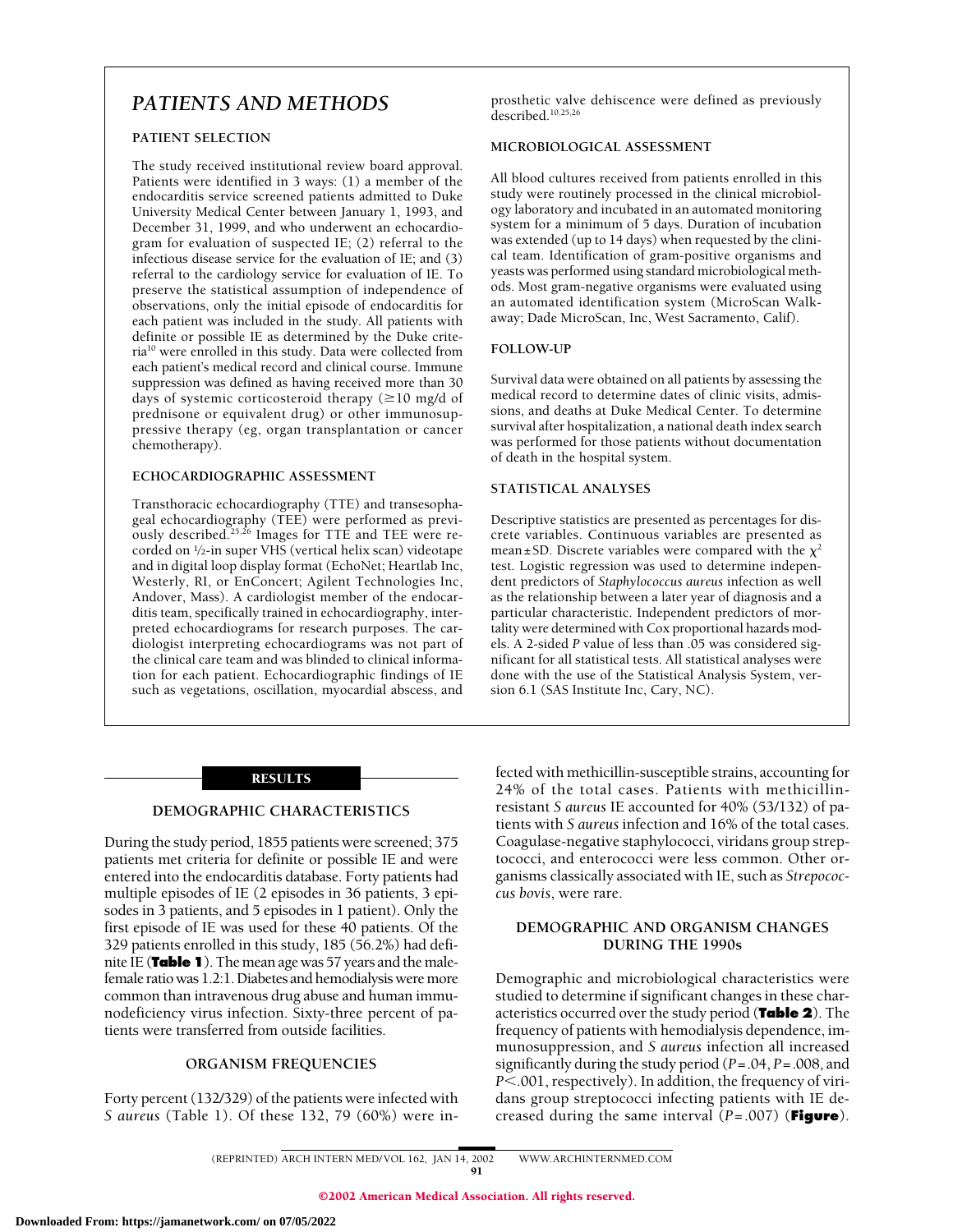Multivariable logistic regression analysis was used to determine which demographic characteristics were predictive of *S aureus* infection (**Table 3**). Characteristics that increased during the 1990s (hemodialysis and immunosuppression) were combined with clinically important characteristics that might be related to infectious etiologies. These clinical characteristics included year of diagnosis, prosthetic valve IE, age, sex, Duke diagnostic classification<sup>10</sup> (possible or definite), diagnosis of diabetes mellitus, transfer from referring hospital, and presence of myocardial abscess. Hemodialysis and year of diagnosis were independently predictive of *S aureus* infection (*P*.001 for both), while patients with prosthetic valve involvement were half as likely to be infected with *S aureus* (*P*=.03).

#### **Table 1. Demographic and Organism Characteristics of 329 Patients With Endocarditis**\*

| <b>Characteristic</b>                 | Finding         |
|---------------------------------------|-----------------|
| Demographic features                  |                 |
| Age, mean $\pm$ SD, y                 | $56.7 \pm 16.1$ |
| <b>Male</b>                           | 176 (53.5)      |
| Race                                  |                 |
| White                                 | 180 (57.7)      |
| African American                      | 123 (38.5)      |
| <b>Other</b>                          | 26(7.9)         |
| Definite infective endocarditis       | 185 (56.2)      |
| Hemodialysis                          | 67(20.4)        |
| <b>Diabetes</b>                       | 90 (27.4)       |
| Intravenous drug abuse                | 26(7.9)         |
| Human immunodeficiency virus positive | 21(6.4)         |
| Cancer                                | 38 (11.6)       |
| Immune suppression                    | 37(11.2)        |
| <b>Transfer</b>                       | 206 (62.6)      |
| Prosthetic valve                      | 90(30.1)        |
| Organism frequencies                  |                 |
| Staphylococcus aureus                 | 132 (40.1)      |
| Coagulase-negative staphylococci      | 31(9.4)         |
| Viridans group streptococci           | 35(10.6)        |
| Enterococci                           | 33 (10.0)       |
| Streptococcus bovis                   | 8(2.4)          |
| Candida species                       | 5(1.3)          |
| HACEK <sup>+</sup>                    | 3(0.8)          |
| No growth                             | 34 (10.3)       |
| Other                                 | 48 (14.6)       |

\*Unless otherwise indicated, data are given as absolute number (percentage).

†HACEK indicates *Haemophilus aphrophilus*, *Haemophilus parainfluenzae*, *Actinobacillus actinomycetemcomitans*, *Cardiobacterium hominis*, *Eikenella corrodens*, or *Kingella kingae*.

Echocardiographic findings were also analyzed over the decade of the 1990s. There were no echocardiographic findings that showed a significant change over the study period. Overall, 86% of patients underwent both TTE and TEE. In most patients who had both studies, TEE was the most diagnostic.

#### **MORTALITY AT 30 DAYS AND 1 YEAR**

At 30 days, 16.4% of patients had died, and the mortality rate at 1 year was 37.1% (**Table 4**). When stratified by *S aureus* infection, there was a trend toward higher mortality at 30 days for those patients infected with *S aureus* (18.9% vs 14.7%; *P*=.31). At 1 year, the mortality for patients with IE infected with *S aureus* was significantly higher than for those without *S aureus* infection (43.9% vs 32.5%; *P*=.04). Those patients with methicillinresistant *S aureus* IE had a particularly high mortality at 1 year compared with patients with IE due to other pathogens (49.1% vs 34.8%; *P*=.05).

A multivariable Cox proportional hazards model was used to determine which patient characteristics were independently predictive of survival at 1 year. Variables included in the model were those found to change over the study period (*S aureus* infection, hemodialysis, and immunosuppression) and important characteristics that might affect survival (age, year of diagnosis, hemodialysis, immunosuppression, surgical therapy, and prosthetic valve infection). *Staphylococcus aureus* infection, immunosuppression, and age were the only independent predictors of mortality. Patients with endocarditis caused by *S aureus* had a 1.5-fold increase in the risk of death over 1 year (hazard ratio [HR], 1.5; 95% confidence interval [CI], 1.03-2.3). Patients with IE and immunosuppression had a similar increase in the risk of death over 1 year (HR, 1.7; 95% CI, 1.01-2.8). Finally, age at the time of diagnosis was also independently related to an increase in the risk of death (HR, 1.02; 95% CI, 1.01-1.04).

# **COMMENT**

This investigation of a large cohort of patients with wellcharacterized endocarditis has identified important relationships between changing characteristics and the effect of these changes on survival. The results of this investigation yielded several key observations.

| Table 2. Time Trend Analysis for Changing Characteristics* |                    |                    |                    |                    |                    |                    |                    |                               |  |
|------------------------------------------------------------|--------------------|--------------------|--------------------|--------------------|--------------------|--------------------|--------------------|-------------------------------|--|
| <b>Characteristic</b>                                      | 1993<br>$(n = 30)$ | 1994<br>$(n = 34)$ | 1995<br>$(n = 56)$ | 1996<br>$(n = 50)$ | 1997<br>$(n = 58)$ | 1998<br>$(n = 63)$ | 1999<br>$(n = 38)$ | <b>P</b> Value<br>(for Trend) |  |
| Hemodialysis                                               | 2(6.7)             | 4(11.8)            | 11(19.6)           | 10(20.0)           | 18(31.0)           | 14(22.2)           | 8(21.0)            | .04                           |  |
| Immune suppression                                         | 1(3.3)             | 1 (2.9)            | 7 (12.5)           | 2(4.0)             | 9(15.5)            | 10(15.9)           | 7(18.3)            | .008                          |  |
| Staphylococcus aureus                                      | 3(10.0)            | 9(26.5)            | 18(32.1)           | 20(40.0)           | 33 (56.9)          | 23 (36.5)          | 26(68.4)           | < .001                        |  |
| Viridans group streptococci                                | 6(20.0)            | 6(17.7)            | 9(16.1)            | 4(8.0)             | 3(5.2)             | 4(6.4)             | 3(7.9)             | .007                          |  |

\*Data are represented as absolute number (percentage).

(REPRINTED) ARCH INTERN MED/ VOL 162, JAN 14, 2002 WWW.ARCHINTERNMED.COM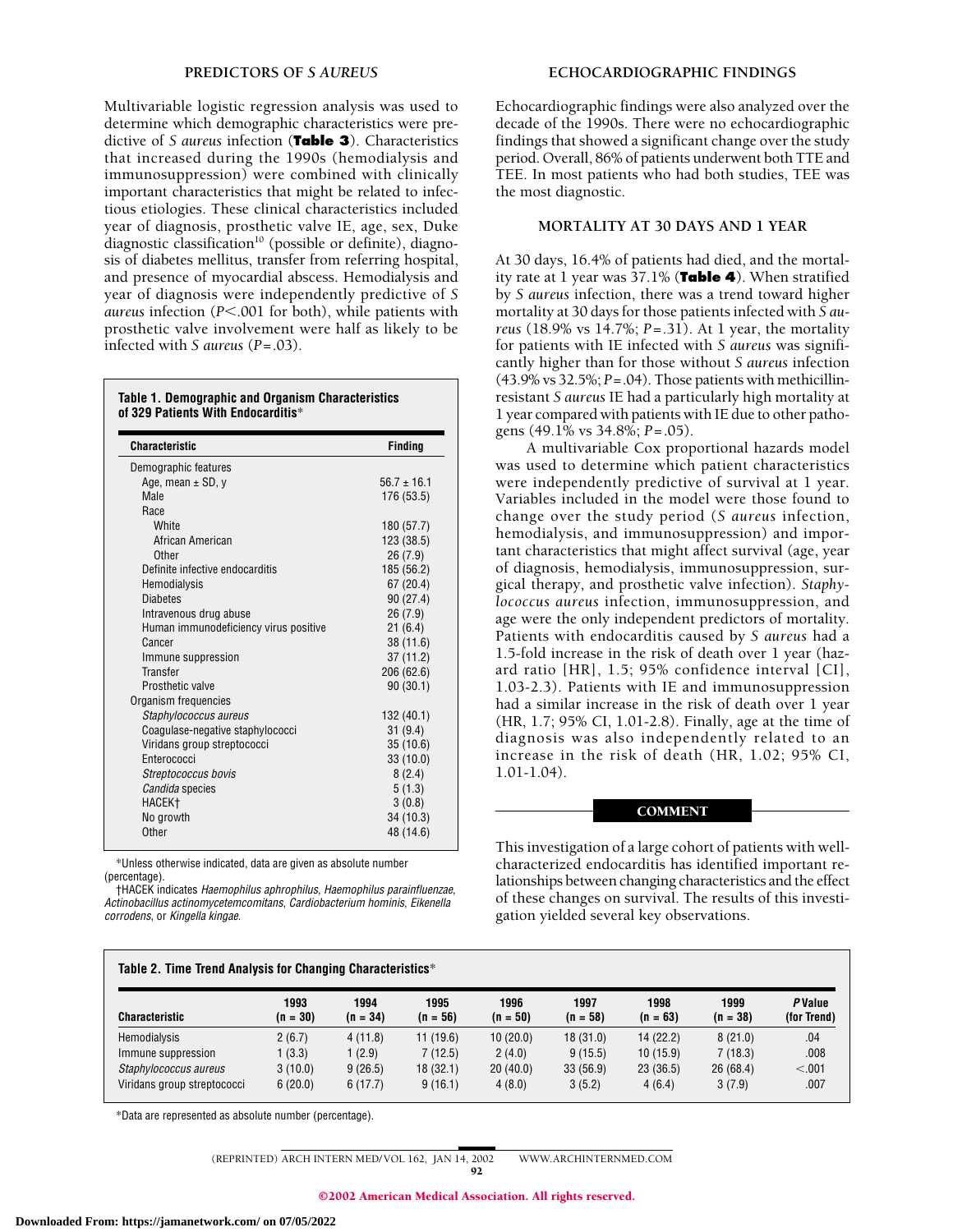

Changing characteristics from 1993 to 1999 of 329 patients with infective endocarditis.

#### **CHANGE IN DEMOGRAPHIC CHARACTERISTICS**

The demographic characteristics of patients with endocarditis have changed over the last decade. Patients diagnosed with IE later in the decade were more likely to have recently undergone intensive and/or invasive medical care. The primary manifestation of this change was an increase in the frequency of patients undergoing hemodialysis or immunosuppressive therapy later in the decade. These findings are consistent with previous studies documenting an increase in the number of patients receiving hemodialysis<sup>8</sup> and immunosuppressive therapy,  $27,28$  and suggest that aggressively treated patients represent an emerging population at risk for IE. Other recent cohort investigations also underscore the importance of medical instrumentation as a risk factor for IE. For example, in one recent report, 21 of 22 cases of nosocomial IE occurred as a consequence of a medical or surgical procedure.<sup>29</sup>

#### **CHANGES IN MICROBIOLOGICAL CHARACTERISTICS OF IE**

During the 1990s, changes also occurred in the proportions of specific pathogens causing IE. By the end of the decade, *S aureus* was the single most common cause of IE at our institution, accounting for nearly 40% of all patients with IE. During the same period, IE caused by viridans group streptococci became less common. The increasing importance of *S aureus* as a cause of IE in our patients is consistent with other studies showing increases in the overall rates of *S aureus* bacteremia30 and related infections such as vertebral osteomyelitis<sup>31</sup> and IE.<sup>32-36</sup>

#### **RELATIONSHIP BETWEEN DEMOGRAPHIC AND MICROBIOLOGICAL CHARACTERISTICS**

In this study we found a parallel increase in the frequency of patients undergoing hemodialysis and/or immune suppression and those infected with *S aureus*. The association between these comorbid conditions and *S aureus* IE may be due to several factors. First, patients undergoing immunosuppressive therapy and those undergoing hemodialysis are highly susceptible to bacterial

**Table 3. Predictors of** *Staphylococcus aureus* **Endocarditis in Patients With Endocarditis**

| Predictor             | Odds Ratio | 95% Confidence<br>Interval |
|-----------------------|------------|----------------------------|
| Hemodialysis*         | 3.1        | $1.6 - 5.9$                |
| Year of diagnosis*    | 1.3        | $1.1 - 1.5$                |
| Prosthetic valve*     | 0.5        | $0.2 - 0.9$                |
| Age                   | 1.0        | $0.98 - 1.0$               |
| Sex                   | 0.9        | $0.5 - 1.4$                |
| Definite endocarditis | 1.1        | $0.7 - 1.9$                |
| Immune suppression    | 1.5        | $0.7 - 3.1$                |
| <b>Diabetes</b>       | 11         | $0.6 - 1.9$                |
| Transfer              | 11         | $0.7 - 1.9$                |
| Abscess               | 1.1        | $0.4 - 2.7$                |

\*Boldface type signifies characteristics independently predictive of *S aureus* endocarditis.

| Table 4. Unadjusted 30-Day and 1-Year Mortality<br>of Patients With Endocarditis |                                                                 |                                    |            |  |
|----------------------------------------------------------------------------------|-----------------------------------------------------------------|------------------------------------|------------|--|
| <b>Mortality</b>                                                                 | <b>Staphylococcus</b><br><i>aureus</i> Infection<br>$(n = 132)$ | No<br><i>S</i> aureus<br>Infection | Р<br>Value |  |
| 30 <sub>d</sub><br>1 v                                                           | 25 (18.9)<br>58 (43.9)                                          | 29 (14.7)<br>64 (32.5)             | .31<br>-04 |  |

infections, including *S aureus*. <sup>37</sup> This susceptibility may be due in part to both the underlying disease and its treatment. The susceptibility is also related to the method by which the treatment is delivered: specifically, intravenous catheters.

Studies have shown a strong relationship between immune suppression, vascular catheters, and hospitalacquired infections.<sup>6,7</sup> Intravascular devices are important risk factors for *S aureus* bacteremia and IE.34,38 In this study, hemodialysis was independently predictive of *S aureus* infection, which was 3 times as likely to occur in hemodialysis patients than in those not undergoing hemodialysis.

# **IMPACT OF CHANGING CHARACTERISTICS ON SURVIVAL**

Patient outcome was also related to demographic and microbiological changes. Consistent with previous reports,32-36 patients with *S aureus* IE experienced a significantly higher unadjusted and adjusted 1-year mortality than patients with IE due to other pathogens. If the proportion of cases caused by *S aureus* continues to increase, this finding may have important implications on overall IE mortality rates.

#### **STUDY LIMITATIONS**

This study has several limitations. Although uniform data collection methods were used, ascertainment bias may have been present. For instance, our screening mechanism identified only those patients referred to the echocardiography laboratory, the infectious disease service,

(REPRINTED) ARCH INTERN MED/ VOL 162, JAN 14, 2002 WWW.ARCHINTERNMED.COM

93